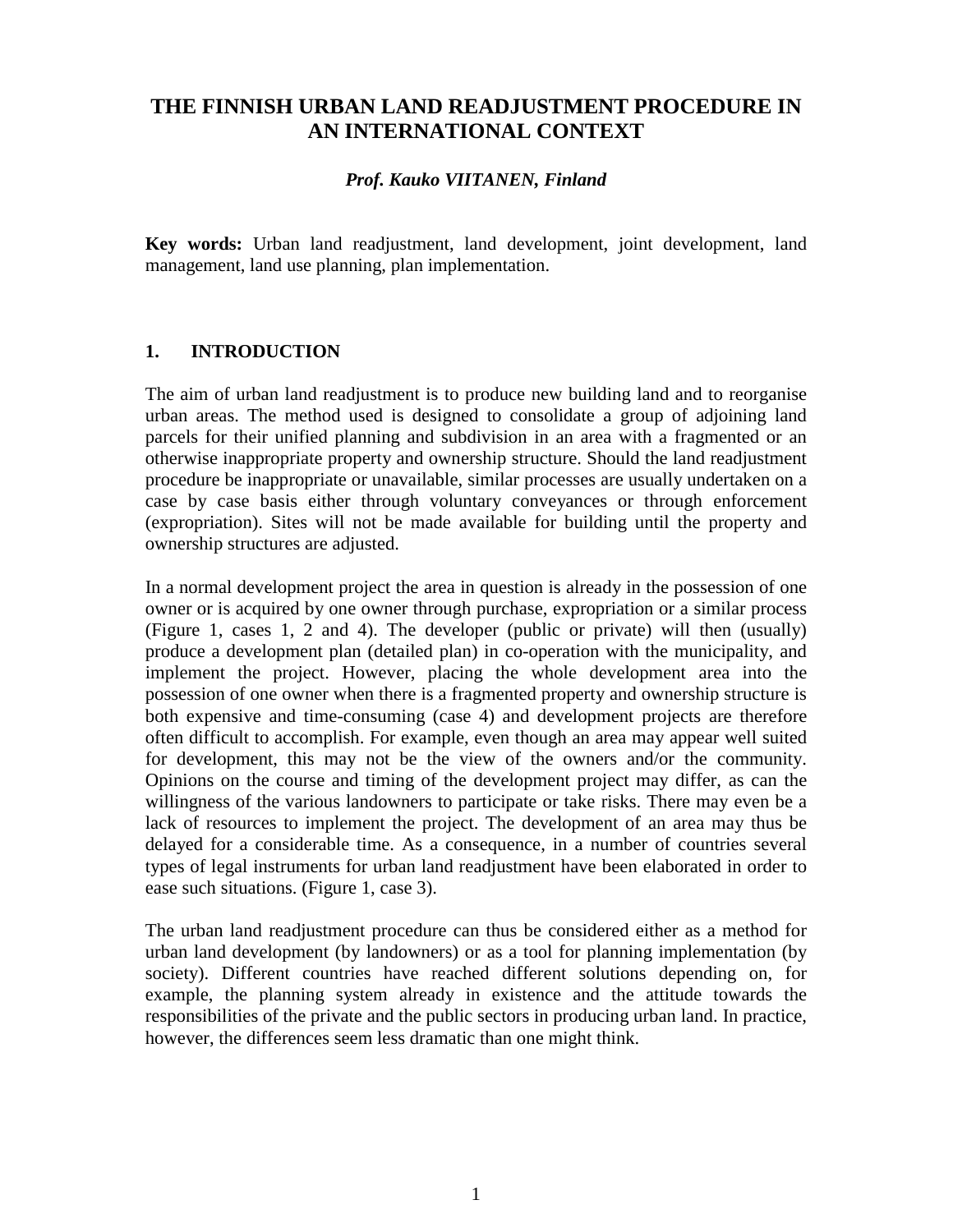

**Figure 1** Four models to adapt the ownership and property structure to changes in land use (Kalbro 1992, Larsson 1991).

A development process in connection with the urban land readjustment procedure does not differ from a "normal" land development process in the main stages, which, according to Kalbro, (1992) are: initiation, land acquisition, planning, financing, permission by the authorities, construction of the infrastructure and buildings, and evaluation of the project. Generally speaking, all of these stages can be implemented by the urban land readjustment procedure and a pool of landowners (readjustment association) instead of an individual developer will answer for the procedure. At the very least, the readjustment procedure can be regarded simply as a method for changing the division of land.

In 1997 a new Real Property Formation Act came into force in Finland which redefined the urban land readjustment procedure. This act repealed the former urban land readjustment (*kaavauusjako*) procedure, which had been in force for 36 years, but had hardly ever been applied in practice (Viitanen 2000). In this article the focus is the new Finnish urban land readjustment (*rakennusmaan järjestely*) procedure, as defined by the new Act, and, in particular, its role in the development process, i.e. how the instrument works and how it could be improved. This article is based on a study done the author at the Royal Institute of Technology, Stockholm, Sweden (Viitanen 2000).

#### **2. CLASSIFICATION OF URBAN LAND READJUSTMENT PROCERUDES**

The fundamentals of the urban land readjustment procedure are based on those rural land consolidation processes successfully carried out during the past centuries. The actual origins are considered to be in Germany, where urban land readjustment procedures were already practised in the late 19<sup>th</sup> century. Occasional readjustment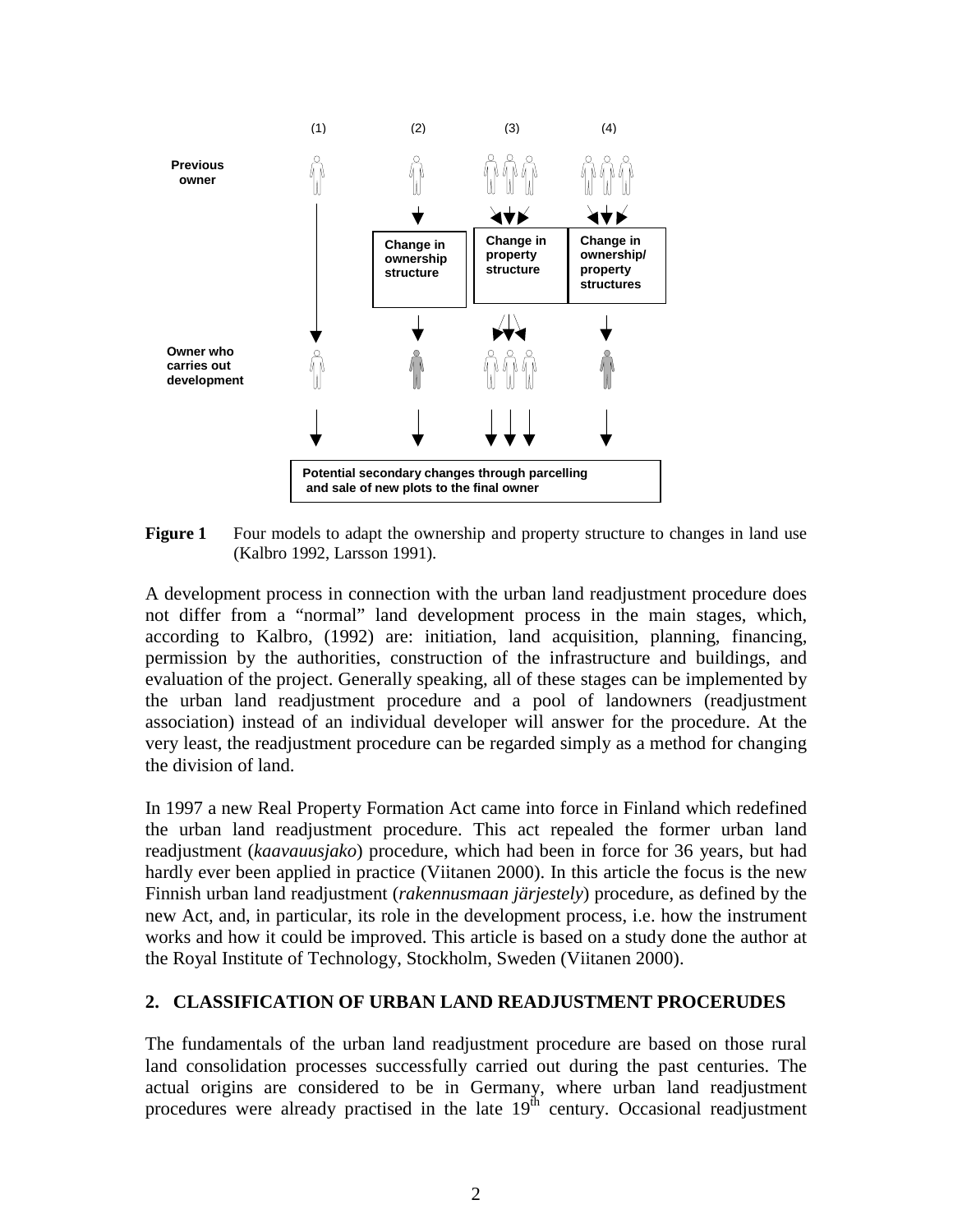procedures in town areas had, in fact, taken place centuries earlier, for example, after great fires.

The urban land readjustment procedures can be classified and distinguished from the other proceedings relating to real property rights according to Figure 2. When an area is developed by changing the ownership structure (see also Figure 1) it is carried out either voluntarily or by compulsory means. As a result, the real property structure in the area will also usually change. Land reallotment can be classified between these voluntary and compulsory proceedings, as the ownership will mainly stay the same and only the property division will change. In addition to the urban land readjustment procedure, reallotment procedures are also used in rural areas (rural land consolidation). Reallotment can also be used only for changing the rights of use of the land, e.g. for facility procedures. Characteristic of the urban land readjustment procedure is a change in existing land use and/or land use intensity with the purpose of producing or reorganising built-up areas.



**Figure 2** Classification of urban land readjustment procedures.

The urban land readjustment procedures can be divided into three further categories: readjustment for plan implementation, joint land development, and land pooling. The procedure for readjustment for plan implementation is based on a detailed local plan prior to the procedure, and depending on whether or not the profit has been shared out between the landowners, we can talk either about urban land replotting on one hand or an exchange of land on the other.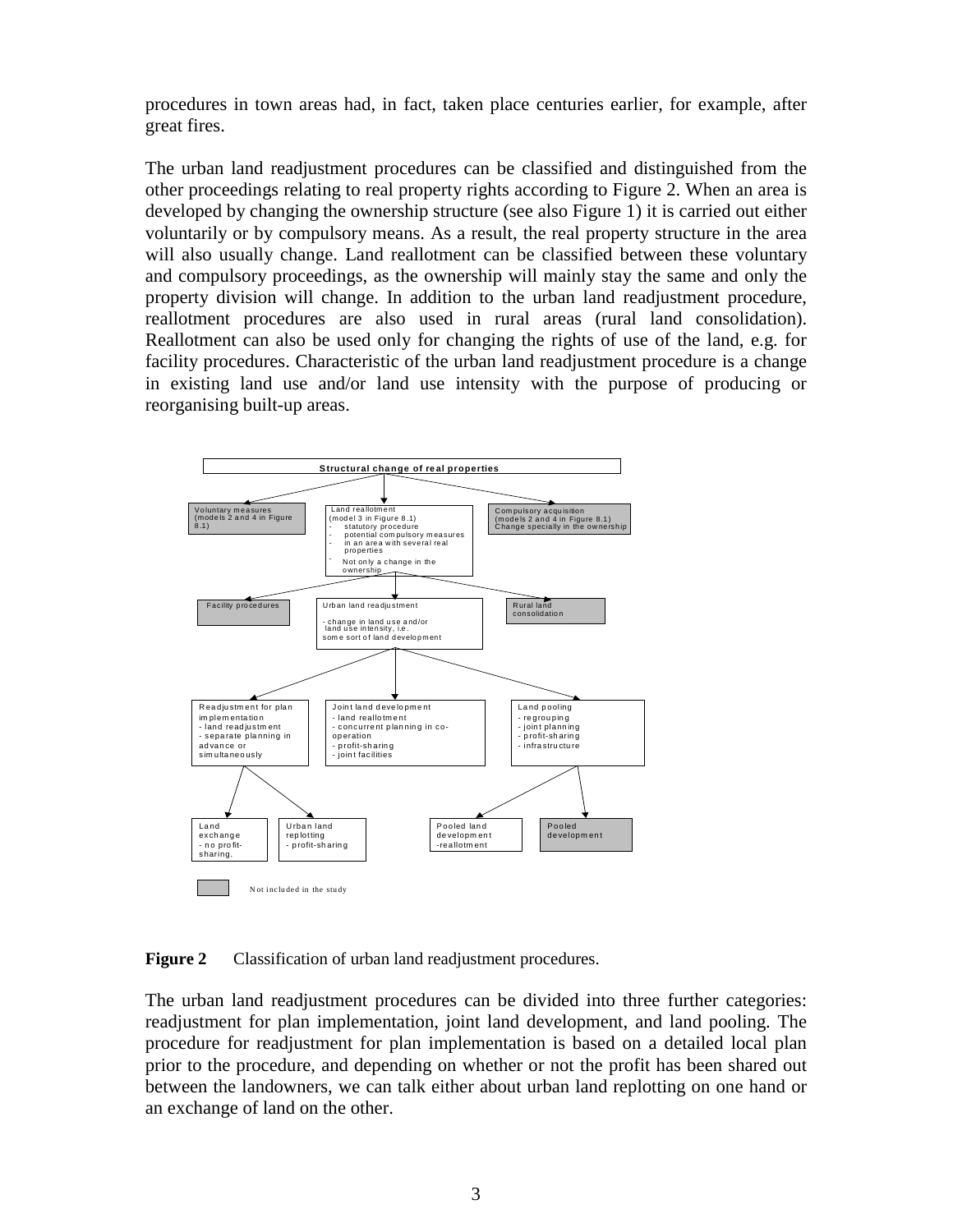A feature of the joint land development procedure is that the detailed local plan is prepared in connection with the land readjustment process, but yet as a separate process in its own right (see Figure 3 alternative C).

In the land pooling procedure landowners organise and implement the readjustment procedure with the related detailed land use plans in one and the same process (see Figure 3 alternative D). If the co-operation only involves the production of building land ready for construction, we can talk about pooled land development. If the construction of buildings is also included, it is pooled development. With the exception of pooled development, all other urban land readjustment procedures are included in this study.

The procedures studied indicate that the German *Umlegung* can mainly be classified as urban land replotting or as joint land development, the Swedish *exploateringssamverkan* as joint land development, and the *French AFU de remembrement* as pooled land development. The Finnish urban land readjustment (*rakennusmaan järjestely*) can mainly be classified as urban land replotting, and the former urban land readjustment (*kaavauusjako*) as exchange of land.

# **3. URBAN LAND READJUSTMENT AND LAND USE PLANNING**

The urban land readjustment procedure is very closely linked to detailed local planning and other land use planning. In the countries studied, urban development is based on plans democratically approved while urban land readjustment procedure planning is carried out in a number of different ways (Figure 3). At its simplest, the urban land readjustment procedure only implements the existing plan without the processes themselves having any point in common. Planning and the urban land readjustment procedure can even be integrated into one process to obtain synergetic benefits, better participation, cost and time savings, and improved plans. This will, however, produce difficulties in the organisation of the functions and in the co-operation between the various processes.

In practice, the extent of the readjusted areas varies from large - more than one hundred hectares - to small - less than one hectare. The areas may be unbuilt (areas of expectation value) or urban quarters to be redeveloped. In the readjustment process the pieces of land in an area are notionally assembled in one pot, where the joint owner has a share according to the acreage of the property owned by him in the readjustment area or according to the value of the land he owned before the procedure began. The areas will be replotted between the joint owners, so that each of them receives his share of the readjustment area and the real estate boundaries are adjusted according to the detailed plan. Public areas are usually transferred to the municipality, the rights relating to real properties are rearranged, necessary compensations are determined, and the infrastructure required for the area may also be implemented and the financing for its development obtained. The construction of the building sites is usually not included in the readjustment procedure. The costs for the readjustment procedure are covered either by the landowners or the municipality, or by both jointly. In order to cover costs, the municipality usually has the right to a share of the profit resulting from the readjustment procedure in the form of parcels of land.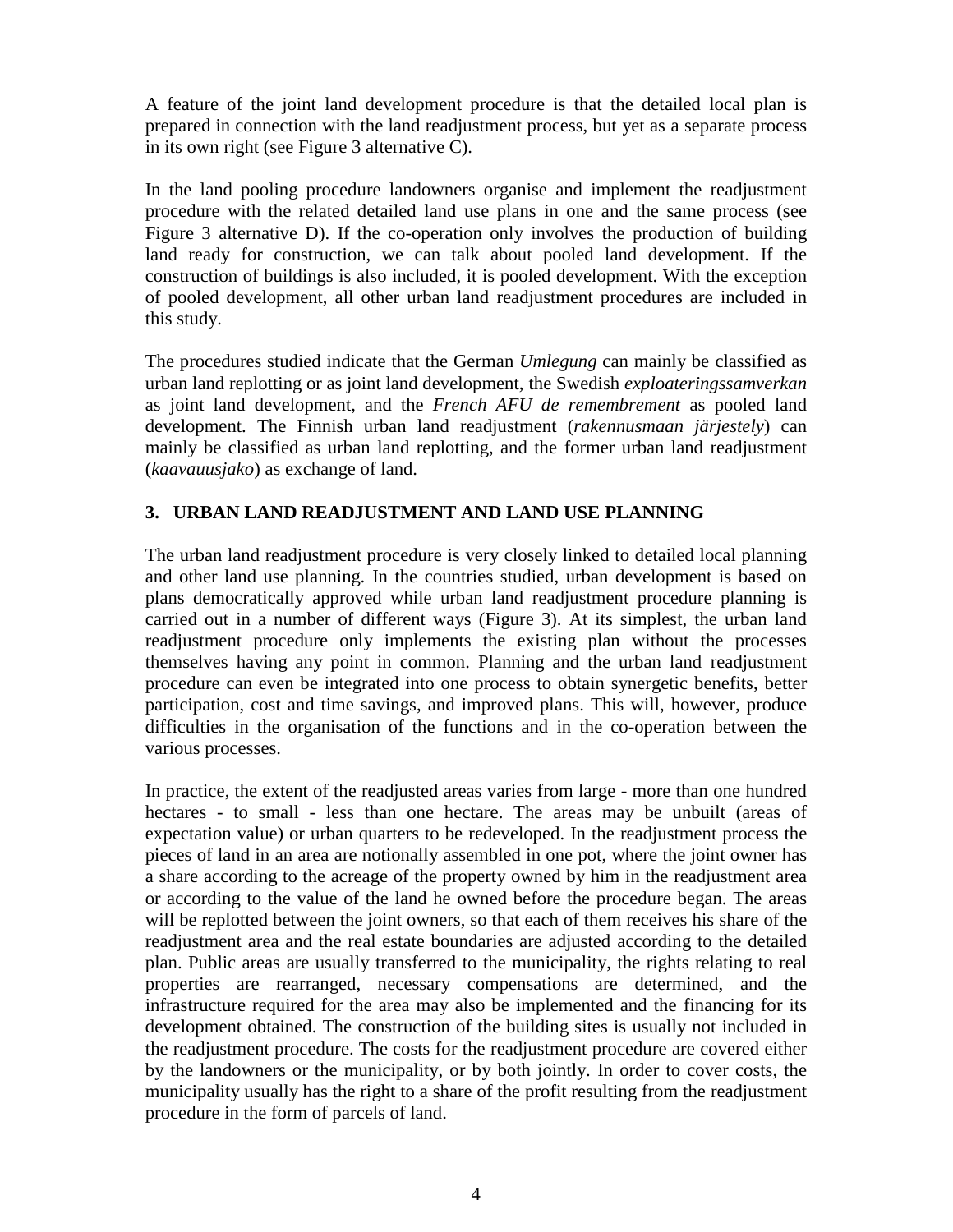

**Figure 3** Optional connections between planning and the urban land readjustment procedures (Viitanen 1995). $<sup>1</sup>$ </sup>

The urban land readjustment procedure is justified not only on the basis of cost and efficiency but also on the basis of its fair treatment of landowners, improvements in plan quality, savings to the community, and environmental benefits. Under normal planning conditions the landowner may avail him/herself of the land value increment or decrement created by the plan depending on the intended use according to the plan, i.e. the value of the property may increase considerably or even decrease. In the readjustment procedure the land value changes can be fairly and equally divided between the landowners. The procedure will therefore also contribute to preventing speculations about planning. As the property boundaries can be disregarded when preparing the plan, the number of potential plan solutions will essentially be increased and finally the quality of the plan itself improved. At the same time the existing social structure can also be maintained (contrary to a situation where expropriation of the area is used). It has been noted, especially with smaller-scale developments, that the small entrepreneurs/owners are prepared to invest in the development of their area with little expectation of profit, only if they feel the unsatisfactory situation in their area will improve. The participation of landowners cannot therefore be directly measured in terms of money, but it seems that they must have at least some chance of obtaining a share of any future profits.

When cities expand, construction and maintenance costs for the infrastructure increase considerably as does environmental damage. Implementation of the urban land readjustment procedure in areas within the existing urban structure or neighbouring unbuilt or under utilized areas will result in cost savings, reduce pollution and help to preserve the natural environment. In addition, as the procedure can also be implemented

l

<sup>1</sup> By the various planning and land use agreements the plans and land readjustment procedures can be more closely connected than is represented by these basic principles.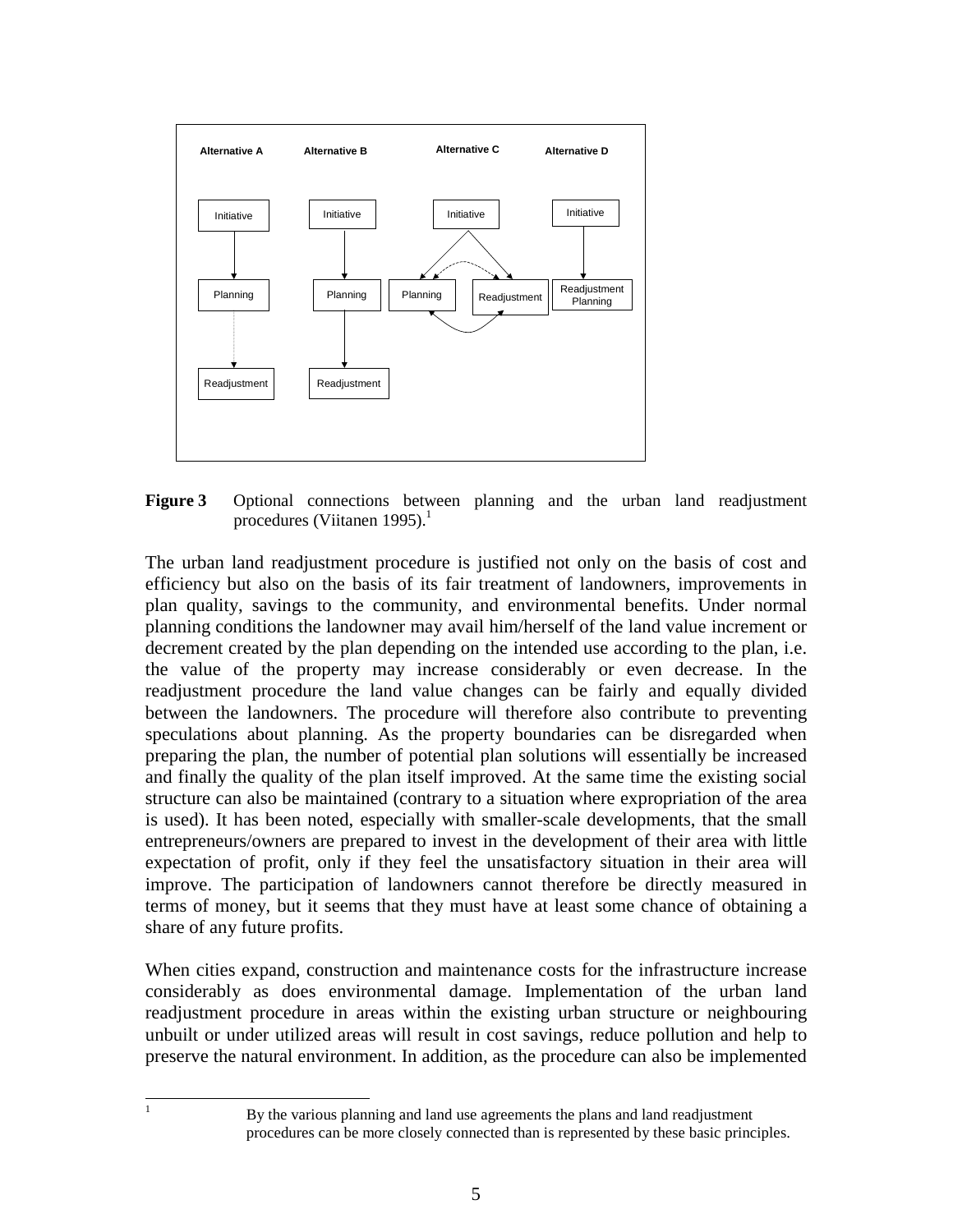in areas that would otherwise be difficult to include despite their favourable urban structure and environment, further considerable cost savings can be achieved and environmental damage minimised.

The urban land readjustment procedure is not, however, a trouble-free instrument. The processes needed are often very demanding and complicated and require those involved to display considerable expertise. The decision-makers should also be familiar with the operating mechanisms and options so that implementation of the procedure is not jeopardised through ignorance. Political, administrative and professional conflicts of interest can also come into play, sometimes resulting only in an ineffectual adoption of the procedure. However, because of its many positive benefits the urban land readjustment procedure has already survived for a century, and seems not to be under threat where its use is common.

## **4. THE FINNISH URBAN LAND READJUSTMENT PROCEDURE**

In Finland the urban land readjustment procedure is legislated by the Real Property Formation Act (554/1995). It is provided for the proceedings that the procedure is allowed to be used only by the first detailed plan prepared for the area, i.e. it cannot be used in a situation where a detailed plan will be changed. The procedure is begun when an application from a landowner or a municipality is received at the National Land Surveying Office. The application has to be made before the detailed plan becomes legally binding. After the plan is approved cadastral surveyors determine if the legal provisions for the procedure are met and define the readjustment area. Their decision is publicly displayed and those objecting to it can appeal to the Land Court. After the decision is validated cadastral officers first confirm the basis for the apportionment in accordance with the real property values existing before the detailed local plan was prepared and then produce the readjustment plan. Public areas are partitioned and transferred to the municipality, and the municipality is required to compensate for those areas that exceed the free transfer obligation. The remaining areas (sites) are shared between the participants according to the participatory shares. Any differences are compensated. The parties have the right to agree on the form of compensation. Procedure costs are covered by both the municipality and landowners. Appeals against the final results of the procedure may be made to the Land Court. After validation, the readjustment is registered in the real property register and compensation is paid. The procedure does not include the construction of infrastructure.

The strengths of the Finnish urban land readjustment procedure lie in its well-defined structure and organisation, but it also has its weaknesses. Although the aim of the procedure is to achieve better-detailed local plans, planners often do not know in practice if the readjustment procedure can be carried out, due to the extensive legal provisions. Therefore, the readjustment procedure may not, in fact, always function as a planning instrument.

A further aim of the procedure is the equal treatment of landowners. However, if the readjusted area includes both built-up sites and unbuilt pieces of land (raw land), the procedure and the basis for apportionment results in the owners of the built-up properties acquiring the bulk of new sites. Under normal circumstances, this cannot be considered equitable. The right of minor owners to their own building sites, the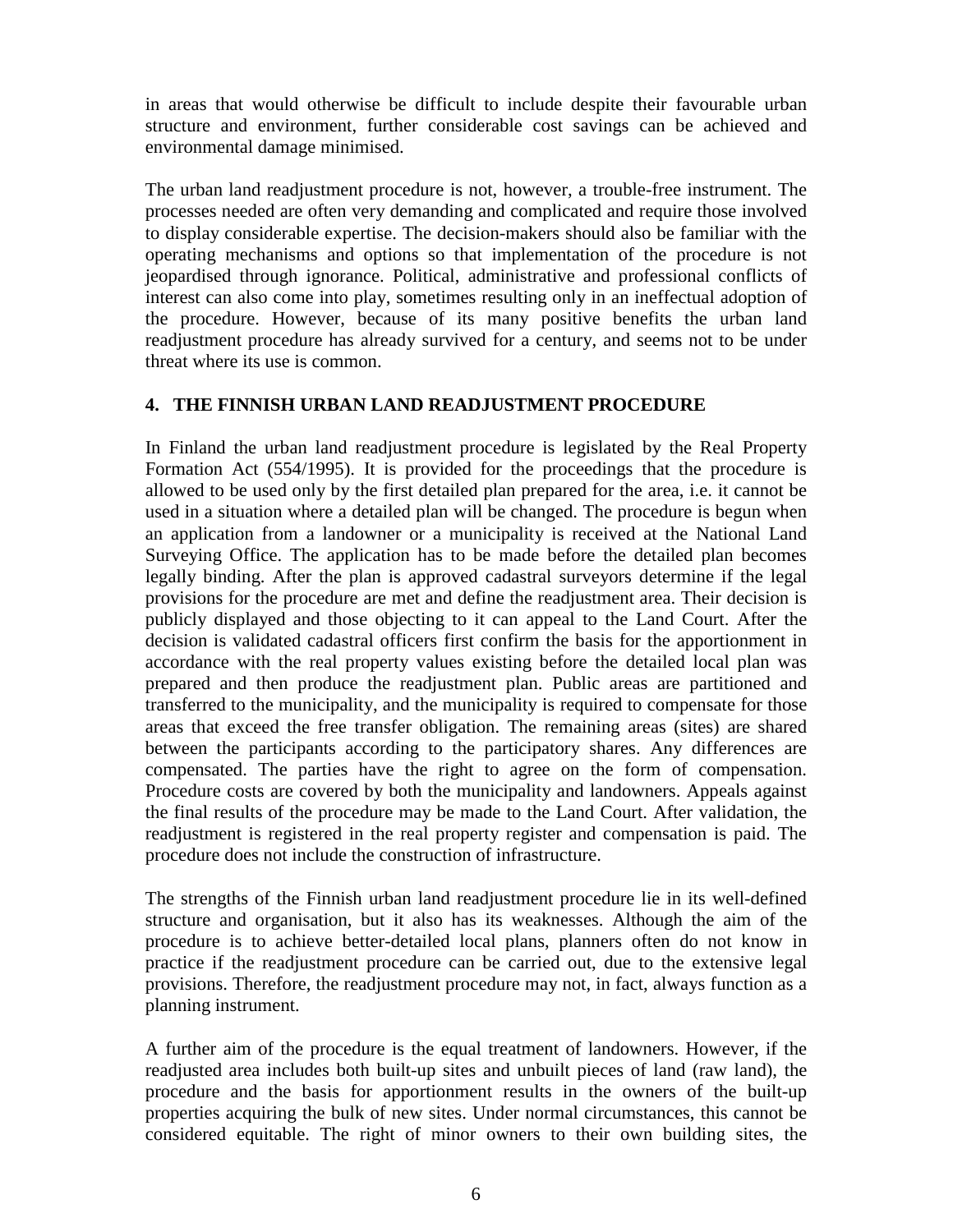apportionment of the unbuilt areas (e.g. agricultural land), the determination of certain compensations, and the procedure cost divisions may create further problems. Indeed, there is evidence that for the first three years during which the Real Property Formation Act has been operational not one single urban land readjustment procedure has taken place. This may be due in part to the fact that the procedure has not been incorporated into the Land Use Planning and Building Act, and thus planners have little experience of its potential benefits. It seems, therefore, that the existing regulations are ineffective in meeting the needs of urban land readjustment, and further improvements are urgently required.

## **5. GENERAL CONCLUSIONS**

The study shows that for an effectual and vital urban land readjustment procedure some general requirements should be established:

- 1. Applicable to the market: the procedure should meet the requirements of the property market and the property development systems.
- 2. Applicable to the development process: the procedure should aim to further the implementation of the development process, and the provisions of the procedure should be specifically designed to suit the development process.
- 3. Acceptability: the central actors should approve the method.
- 4. Well-known method; the most essential elements should be familiar, necessary and transparent. In order to ensure increased familiarity, certain interest groups should take on a marketing and information responsibility for the method.
- 5. Profitable; an important precondition if investment by the private sector is required. (However, profit does not have to be high or directly measurable in monetary terms if owners improve their housing or operational environment, or if profit is accrued indirectly).
- 6. Social benefit; an important condition.
- 7. Risk; no great economic risk to the ordinary landowner.
- 8. Right to leave the project; the value of the property should be secured through the owner's right to leave any projects that are financially risky by demanding the expropriation of his/her area.
- 9. Financing; the land readjustment procedure should be self-financing as far as is possible, but still be neutral.
- 10. Incentives; often necessary, but should be used mostly in connection with plan implementation costs.
- 11. Charge of the appreciation; possibly to be linked with the procedure.
- 12. Need for the procedure; should not be used without actual need: possibility of 'mischief ' should be prevented.
- 13. Process; simple, economic, quick, transparent, anticipatory, reliable, juridical basis, the outcome not too meticulous.
- 14. Clear sub-processes, modules; no need to take the whole package, just the necessary parts.
- 15. Adaptability; modifications and agreements should be possible depending on the situation.
- 16. Connection between planning and the readjustment procedures; very important to arrange the connection efficiently.
- 17. Planning contracts; should be possible to enable practical operation.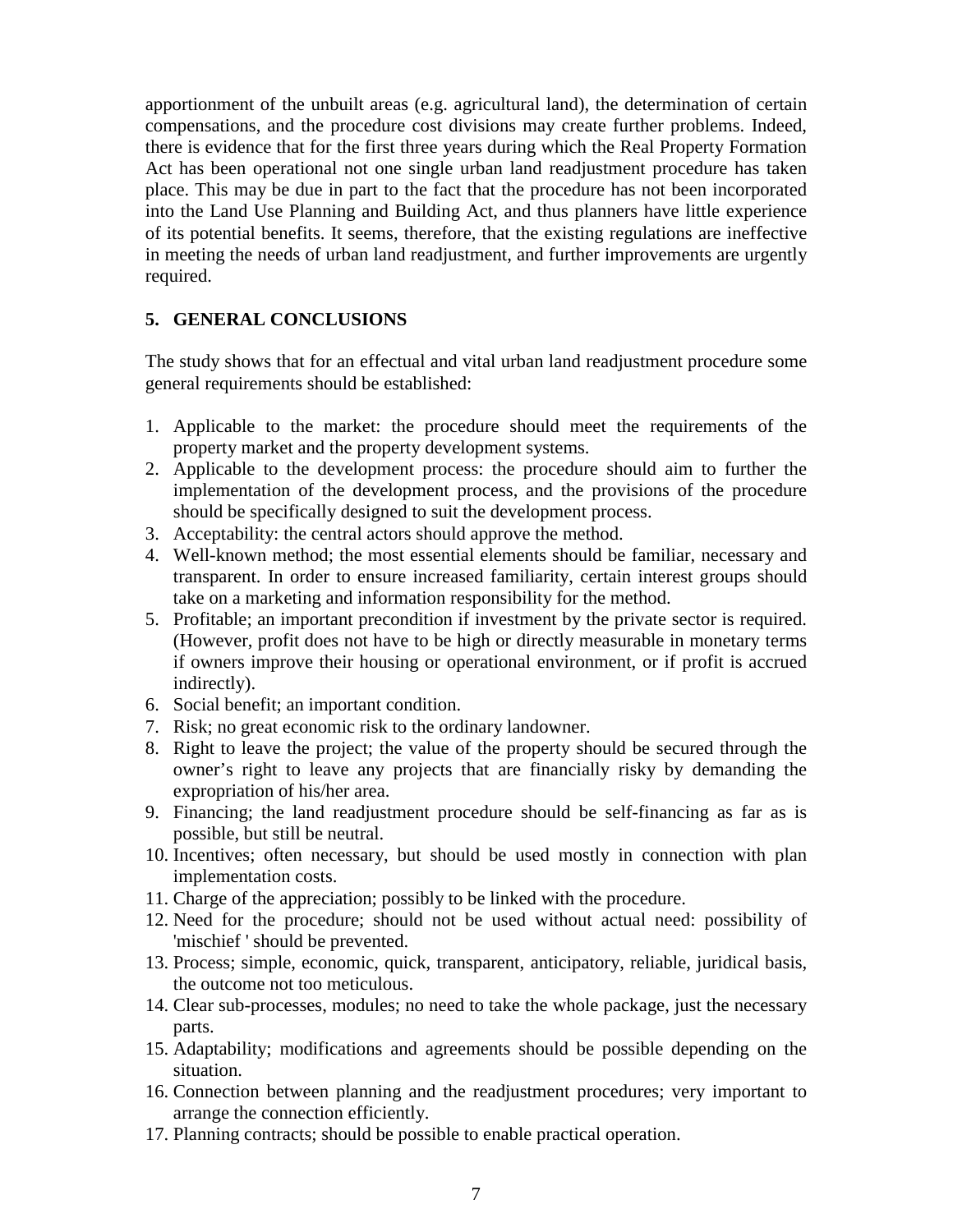- 18. Power of decision; the implementing or participant organisations should be able to make coercive decisions and the implementation responsibility should be unambiguous and clear.
- 19. Organisation of the landowners; should be possible when necessary.
- 20. Competition between the performers; a possibility for cost-reduction
- 21. Definition of the area; familiar to everybody, no arguing, definite once and for all.
- 22. Obligatory participation in the readjusted area; voluntary participation might often mean a non-optimal solution and compromising over the fair treatment of landowners.
- 23. Basis of apportionment; should be flexibly applicable according to the situation.
- 24. Partition proceedings; none other than building sites fitting the plan with only one owner should be created. It would be preferable if all the remaining land was transferred to one or a few owners. The value of the transferred areas should be determined (preferably before the areas are partitioned to each of the participants).
- 25. Limited implementation period; would compel effective action and prevent the taking on of too large projects.
- 26. Possibility of appeal; should be concentrated at the beginning and end and not occur continuously. Any specific issue should be the subject of only one appeal.
- 27. Ensuring the construction; requires the possibility of coercive measures even after the process.
- 28. Training and information; the 'know-how' should be ensured.

The study revealed several weaknesses in the Finnish urban land readjustment procedure and the need for further development that will require amendments to the legislation. Failure to take such measures will place in jeopardy the future use of the procedure. In addition to these general requirements it is also essential to tackle the problems of the starting phase (pre-process) especially in connection with local planning, and also to develop the content and the structure of the proceedings themselves.

By law, the urban land readjustment procedure has two goals: sharing out building rights and adapting the boundaries of properties to the sites designated in the detailed plan. The requirements and the structure of the proceedings, however, make it impossible to attain only one of these goals. Both of them must be implemented although this may not always be practical or realistic. Thus, the present rules may lead to a situation where the benefits of the procedure will be outweighed by needless costs and the consequence could be that the procedure will not be used. Changing the situation is not difficult, however, and regulations should therefore be developed to permit the attainment of only one of these goals.

The urban land readjustment procedure, which ensures the fair treatment of landowners, is intended primarily as a planning instrument, in order that planners can produce better plans. However, many of the provisions of urban land readjustment are enshrined in law, which makes it impossible for planners to know whether or not the procedure can be implemented. Plans cannot normally be prepared without the planner taking into account the issue of fairness. In order to encourage its use, the urban land readjustment procedure should either begin by adhering to a local land use plan or the plan should be prepared conditionally, with validation only guaranteed if the procedure is carried out within a specified period of time. Initiating the procedure during the planning stage,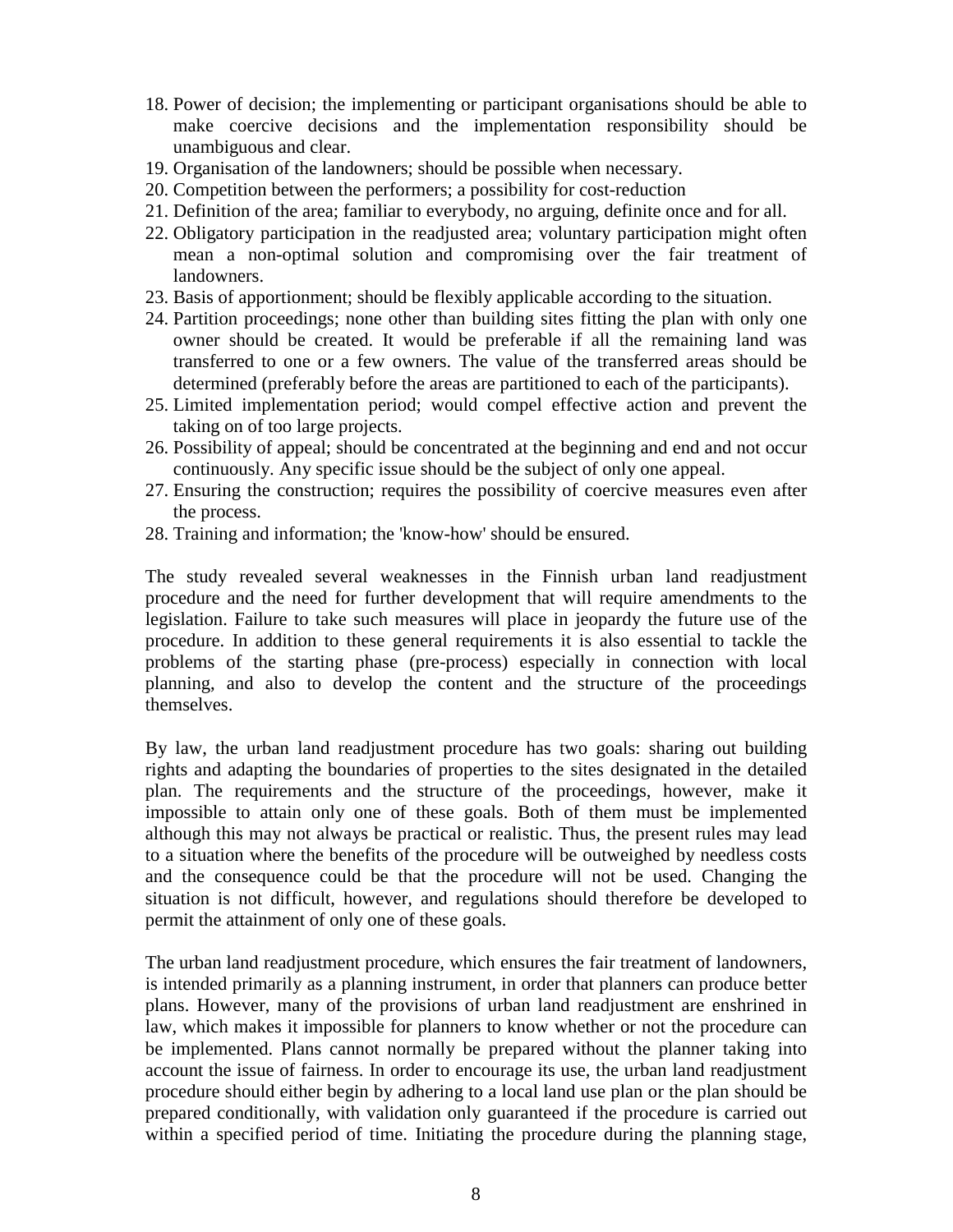especially in determining its implementation potential, may also establish a working solution, providing there is increased co-operation between the various authorities and that no substantial extra costs and delays are incurred during the development process. For example, the economic preconditions for implementing the procedure could be specified in advance: an unprofitable procedure should not actually be undertaken. The efficiency aspect should always be borne in mind.

If there was better integration between the proceedings and the planning process (especially when aiming at sharing out building rights), the complicated prerequisites of the law could then be simplified. Voluntary agreement between parties about implementation or an alteration to the plan by the municipality before the readjustment procedure commences should be sufficient to prohibit the use of the procedure. Correspondingly, there should be better clarification and definition of the readjusted area on plan or during the planning process.

The formal proceedings, which follow the decision to carry out the readjustment, also need further development, in particular the basis used for apportionment, the transference of sites, and the determination of compensation and costs. Under the existing laws, owners of built real estate receive a considerably larger share of the partitioned area compared with those who own unbuilt land with expectation value. This is because the basis of apportionment is dependent on the value of real properties and the fact that built properties are also given a participatory share. Although in practice, the statutes lead to unfairness in some cases, the law will not permit the matter to be settled otherwise, even though the participants may have reached a mutual agreement.

In addition, when the value of a participating property is negative, for example, due to contamination, the value-based partition principles cannot be logically applied. The partition principles and/or the statutes on the inclusion of the built properties should therefore be reconsidered. An appropriate alternative would be an area-based apportionment principle with, if necessary, a grading value on development potential. Real properties, built in accordance with the detailed plan (and with granted building permits) would be included in the designation of building rights only if they brought developable land to the project (reference to the Swedish *exploateringssamverkan* proceedings). Further, the apportionment principle should not be seen as an absolute solution. It should be regarded primarily as a method for restoring fairness and should be flexibly handled to limit costs.

The owners of small land areas are in an exceptionally favourable position in Finland: it would seem that every willing landowner is entitled to a building site as the number of sites appears to equal the number of participants. Although such a situation might often favour the social structure of the area, it will lessen the willingness of professional developers and large landowners to participate in the procedure, and thus reduce its effectiveness. It would therefore seem expedient to amend the law so that an individual's right to his share of a building site cannot be reduced by more than a specified amount (e.g. 20 %) without consent, except in situations where the share is insufficient even as one building site. Such a small share should be expropriated, as it is possible to do today, through rural land consolidation proceedings and compulsory purchase proceedings, in order to acquire a missing part of a plot in accordance with the detailed plan.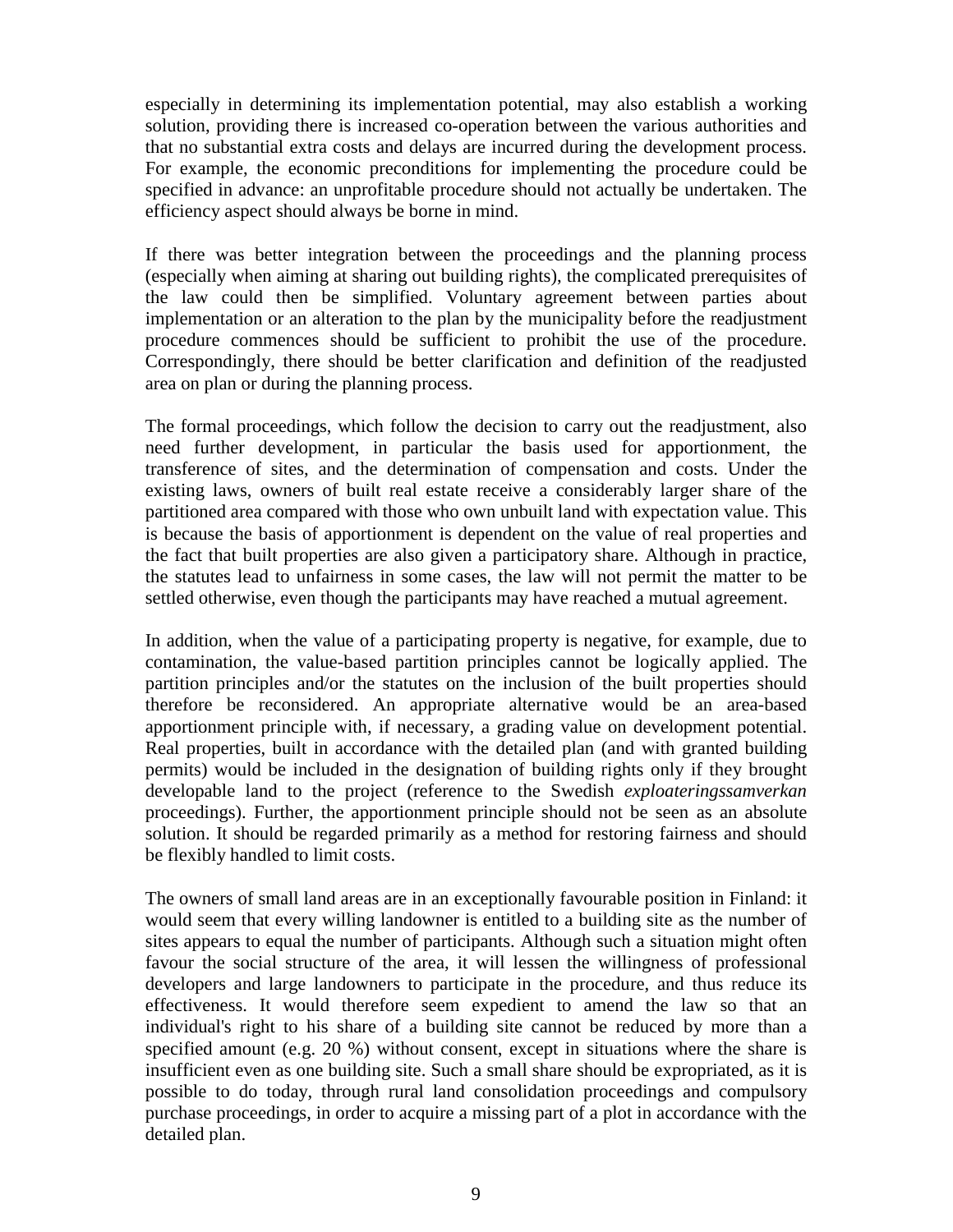The regulations concerning buildings and facilities seem ambiguous in respect of compensation, especially when it is the public sector that is responsible for making these payments. The regulations need to be clarified, so that regardless of the way in which any area is transferred to the public sector, the compensation laws for both buildings and facilities are neutral compared to the other (optional) proceedings. By altering the way in which compensation is allocated for areas initially transferred to the municipality, a better cash flow situation would be achieved if payments were made jointly to the participants to defray the costs they incur during implementation of the procedure. The privileged position of the municipalities as a result of the Real Property Formation Act should be surrendered as there can be no justification for its survival and nothing similar can be found in any of the other countries studied. Indeed, the current circumstances only tend to weaken the credibility of the municipality as a partner in the procedure.

In order to improve the functionality and adaptability of the urban land readjustment procedure it should be composed of a number of elements, so that only the element required or a combination of elements would be used in any particular situation. The opportunities for the participants to make agreements on, for example, the measures to be taken and the methods of implementation, should obviously be increased. The urban land readjustment procedure might, for example, be composed of the following elements, and the first one would be the basis for those that followed:

- the provisions and the basic characteristics of the urban land readjustment procedure,
- adaptation of the real property structure to the detailed plan,
- sharing out the building rights,
- sharing out the plan encumbrance, e.g. protection arrangements,
- compensation and compulsory purchase proceedings for plan implementation,
- procedure for implementing joint facilities, e.g. by better adaptable use of joint property units and easements, and
- establishing a landowner organisation for the readjustment project.

By amending the statutes and the proceedings the use of the urban land readjustment procedure might become a familiar activity when developing the urban structure in areas with fragmented ownership.

#### **REFERENCES**

- Kalbro, T., 1992, Markexploatering. Ekonomi, juridik, teknik och organisation. LMVrapport 1992:4, 288 pages, Gävle, Lantmäteriverket.
- Larsson, G., 1991, Exploatering i samverkan. En jämförande internationell studie*.* Meddelande 4:65, 94 pages, Stockholm, Kungliga Tekniska Högskolan, Institutionen för fastighetsteknik.
- Viitanen, K., 1995, Kiinteistöalan tulevaisuuden näkymistä. Kuntatekniikka Kommunteknik 6:1995, pages 31-37.
- Viitanen, K., 2000, Plannyskifte ett finskt omregleringsförfarande som inte användes? Meddelande 4:83, 54 pages, Stockholm, Kungliga Tekniska Högskolan, Institutionen för fastigheter och byggande, Avd. Fastighetsvetenskap.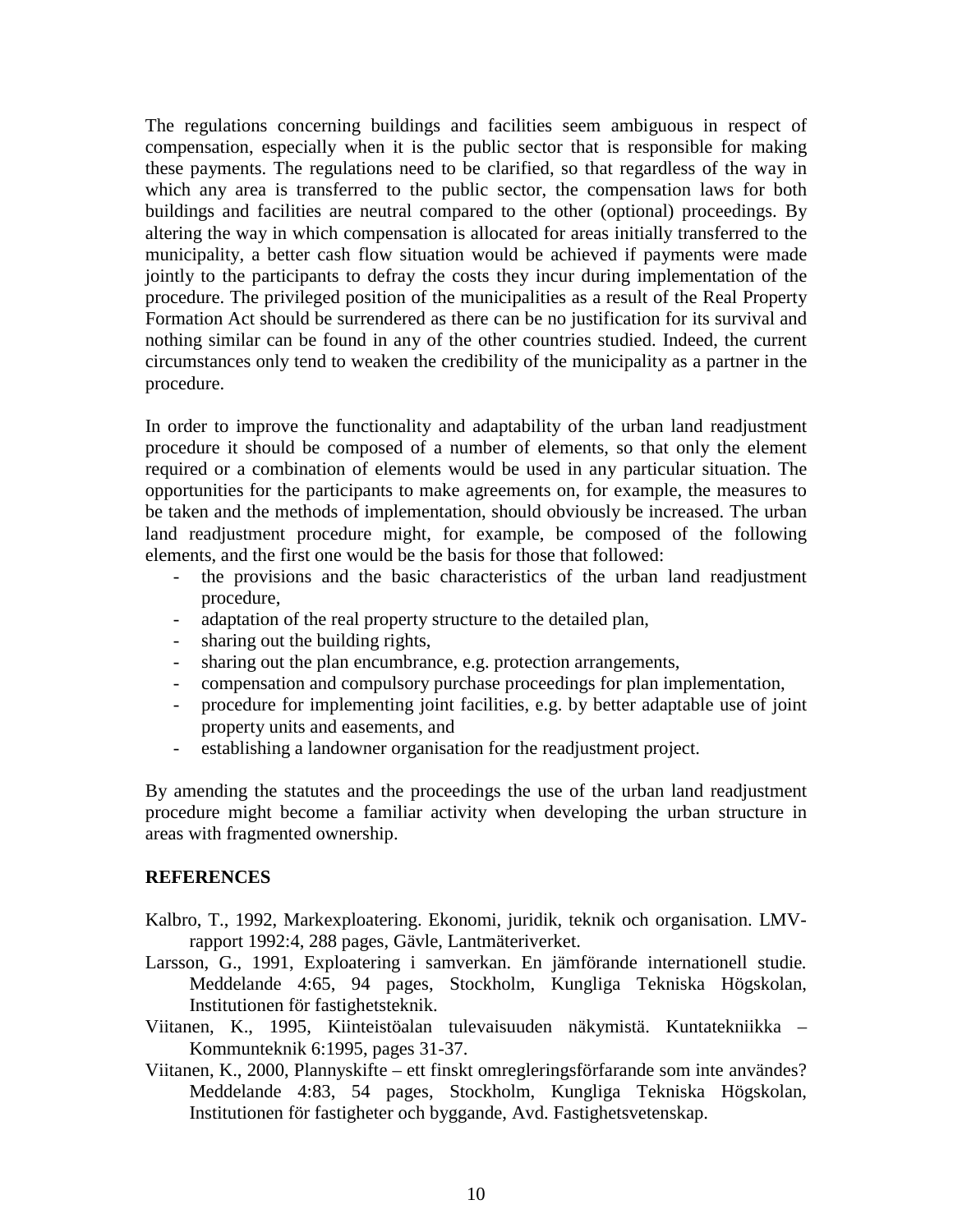Viitanen, K., 2000, Finsk reglering av byggnadsmark i ett internationellt perspektiv. Meddelande 4:84, 397 pages, Stockholm, Kungliga Tekniska Högskolan, Institutionen för fastigheter och byggande, Avd. Fastighetsvetenskap.

#### **CONTACT**

Professor Kauko Viitanen, Ph.D. Professor in real estate economics and valuation Helsinki University of Technology Institute of Real Estate Studies P.O. Box 1200 FIN-02015 HUT FINLAND Tel. + 358 9 451 3870  $Fax + 3589465077$ E-mail: kauko.viitanen@hut.fi

## **BIBLIOGRAPHICAL NOTE**

**Kauko J Viitanen** (born 1955), Professor of Real Estate Economics and Valuation, Ph.D. Professional career: Head of the Department of Surveying, Helsinki University of Technology (2000-) Professor, Helsinki University of Technology, Department of Surveying (1998-) Associate Professor of Land Management, HUT (1992-1998) Department Manager, Huoneistomarkkinointi Oy, Department of Market Research and Information (1989-1991) Researcher, Technical Research Centre of Finland, Laboratory of Urban Planning and Building Design (1986-1988) Surveying Engineer, The National Land Survey of Finland (NLS) (1978-1986) Membership Finnish Association for Real Estate Valuation (Chairman 1999-) Finnish Association for Authorised Real Estate Valuers (Chairman 1999-) Surveying Science of Finland, Editorial Board (Member 1994-) Finnish representative in the FIG Commission 9, 1999- Some publications Viitanen, K., 2000, The Finnish Urban Land Readjustment Procedure in an International Context. Publication 4:84, 397 pages, Stockholm, Royal Institute of Technology, Real Estate and Construction Management, Real Estate Planning and Land Law. (In Swedish with a summary in English) Viitanen, K., 2000, Plannyskifte – The Finnish Urban Land Readjustment Procedure which was not used? Publication 4:83, 54 pages, Stockholm, Royal Institute of Technology, Real Estate and Construction Management, Real Estate Planning and Land Law. (In Swedish) Viitanen, K., Vuorio, K., Yli-Laurila, M., Anttila, K., 1997, Urban Property Market and Land Law in Finland. Publication B80, 76 pages, Espoo, Real Estate Studies and Economic Law, HUT.

- Pirinen, T., Palmu, J., Viitanen, K., 1997, Renewal of Built-up Areas Proposals for Promotion of Partnership Activities. Publication 505359, 91 pages, Helsinki, The Association of Finnish Municipalities. (In Finnish)
- Viitanen, K., 1996, Influencing in land use planning and urban land readjustment. Publication 4:76, 44 pages, Stockholm, Royal Institute of Technology, Real Estate and Construction Management, Real Estate Planning and Land Law. (In Swedish)